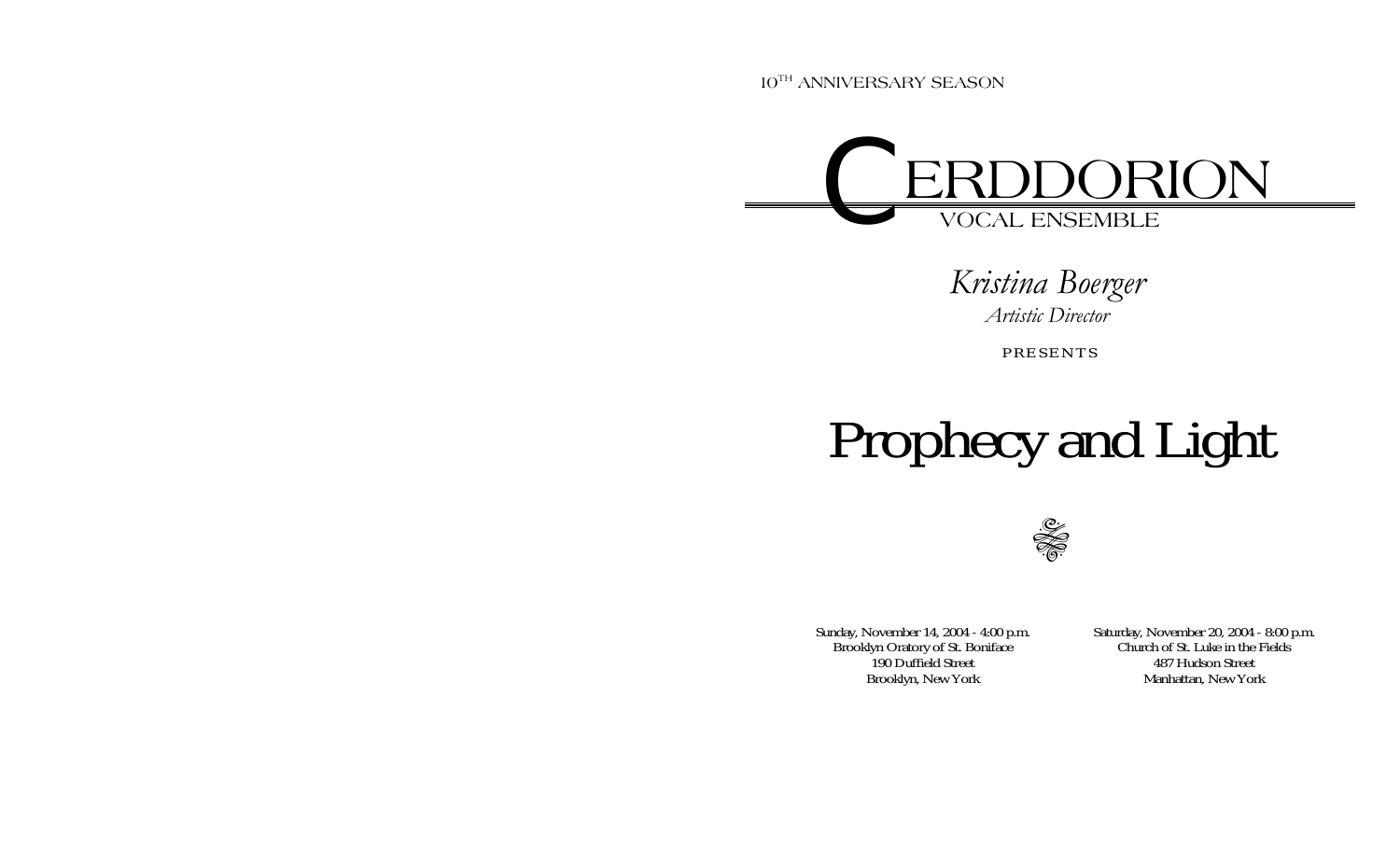# *Upcoming Concerts*

Join us for the second and third concerts in this landmark tenth season. These concerts will  ${\rm \bf CERDDORION} \hspace{1in}$ continue the presentation of favorite repertoire from past programs as well the premiere of a<br>commission in celebration of our anniversary. Our final concert of the year will be<br>given in Merkin Concert commissions, pieces by Lisa Bielawa, Elliot Z. Levine, and David Lang.

#### SECOND CONCERT

Sunday, February 27, 2004 Brooklyn<br>Sunday, March 5 Manhattan Sunday, March 5

Highlights: *Un soir de neige* and *Sept chansons* (Francis Poulenc); Settings of Psalm 23 by Gregg Smith, Elliot Z. Levine, and Bobby McFerrin; the premiere of Elliott Z. Levine's settings of villancico texts by Sor Juana Inez de la Cruz.

### THIRD CONCERT

Sunday, May 8, 2004 Brooklyn<br>Sunday, May 15, 2004 Manhatta Manhattan (Merkin Hall)

Highlights: Renaissance, Early American, and Contemporary highlights from previous seasons, a reprise of our commissions from Lisa Bielawa and Elliot Z. Levine, and a new commission by David Lang.

| <b>SOPRANOS</b> |
|-----------------|
|-----------------|

Jude Cobb Nadia DiGiallonardo Bonny Hart Wendy Reitmeier Jeanette Rodriguez Ellen Schorr Emilie Sweet

Franny Geller Susan Glass Panny King Kate KurzCathy Markoff Myrna Nachman Kristina Vaskys Gretta Wren

ALTOS

**TENORS** Lamar Kauffman Michael Klitsch Steve Parkey Eddie Rubeiz Chris Ryan

BASSESDallas Bergen Phillip Cheah Peter Cobb Peter Kurz Alan Reinhardt Dale Rejtmar Tom Samiljan Laurence Weller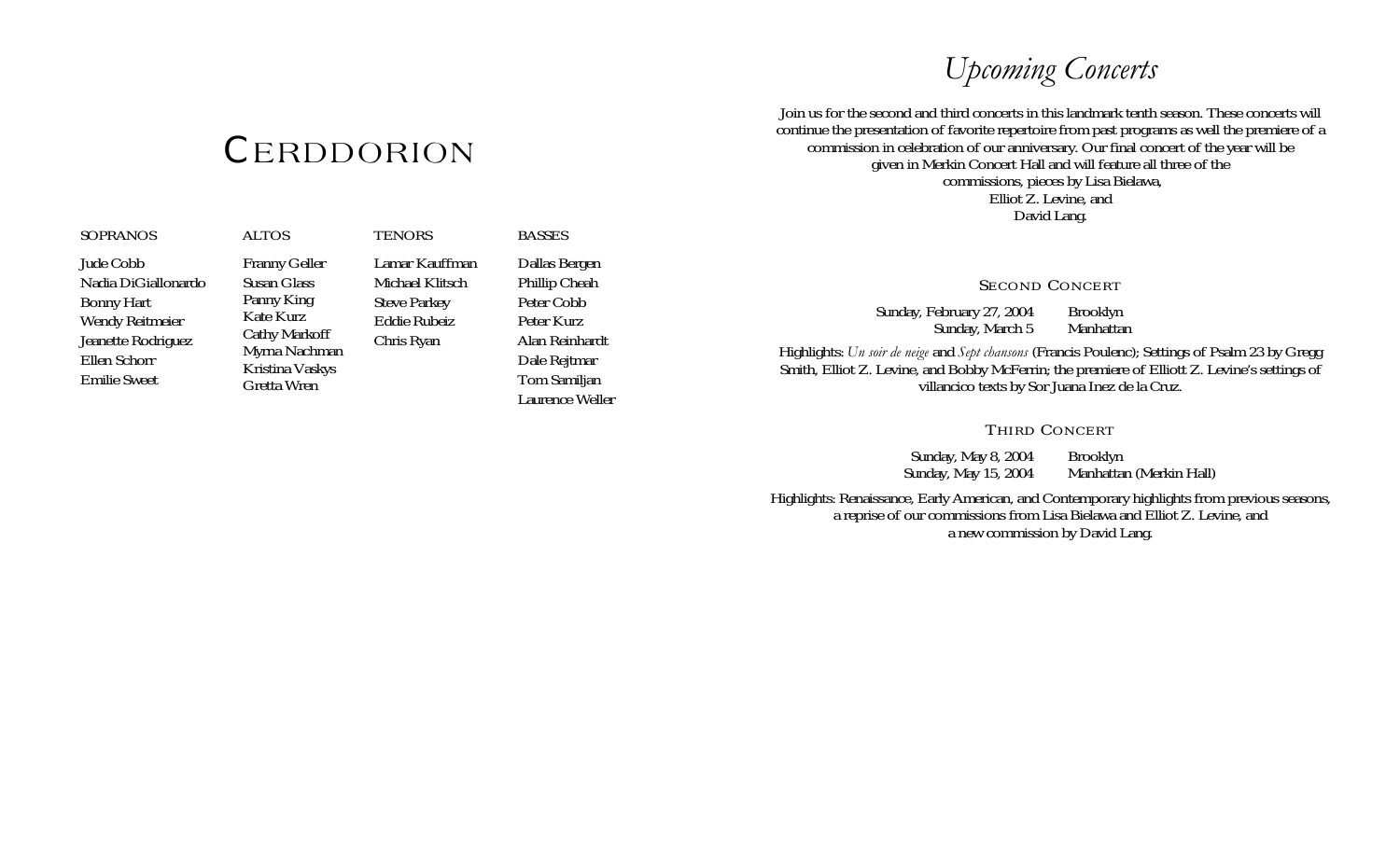### *Donors*

Our concerts would not be possible without a great deal of financial assistance. Cerddorion would like to thank the following, who, in addition to many of our members, have generously provided financial support for our activities.

**Patrons** Anonymous, in Memory of Leeds Mitchell, Jr. New York Times Company Foundation Time Warner Foundation Vinmont Foundation

#### **Benefactors**

The McGraw-Hill Companies Bennett Singer

#### **Supporters**

Gail and Milton Cooper Jeffrey and Charlotte Fischman Beatrice Frank Priscella Kauff

#### **Friends**

Barbara Berg and Arnold Schlanger Saletta Boni Cathy Douglass and Bruce Dohrenwend Robert Juceam Steve Lanser Arthur Lawrence and Bruce Gustafson Loews Corporation Jeff Neuman and Cynthia Wachtell Margaret Neville Jane Rejtmar

Charles and Joan Rodriguez Mary and Ghassam Rubeiz Joseph Stern Catharine Stimpson Nancy Tooney **Donors**  Daedalus Technology Group Michelle Eaton Emmé Eidenschenk Nancy Frieden Nina and Ron Gilson IBM Corporation Sheila Mackie Judith Miles Jack and Muriel Polish Julian Schorr Alec Stais Socrates and Evelyn Triantafillou Richard Webster Sarah White

*Friends (continued)* 

#### **Contributors**

Gaye Gildea Sally Hess Kathi Iannacone Adele Kurz Michael Miller Ira Rosenblum Dorothy Yoreo

### *Program*

*Please reserve your applause until the end of each set.* ( $\gg$ ) Feria quinta in Coena Domini Lectio I Aleph **Incipit Lamentatio** II Vau Et Egressus III Jod Manuum suamFeria sextaLectio IVCogitavit V VI Aleph Lamed Matribus Ego vir Tomás Luis de Victoria (1548–1611) ASpinning Flax  *Myrna Nachman, Jeanette Rodriguez and Ellen Schorr, soloists* Lisa Bielawa  $\llap{\sim}$ We Kindle This Fire This Day Ian Moss Lux Aurumque **Exited Exits** Eric Whitacre A Lamentations for a City  *Jeremy Szabo, english horn* Lisa Bielawa A Warum ist das Licht gegeben dem Mühsehligen? I Warum? II Lasset uns unser Herz III IV Mit Fried und Freud Siehe wir preisen selig Johannes Brahms (1833–1897) A

#### Introit

*Eddie Rubeiz, incipit* 

Eddie Rubeiz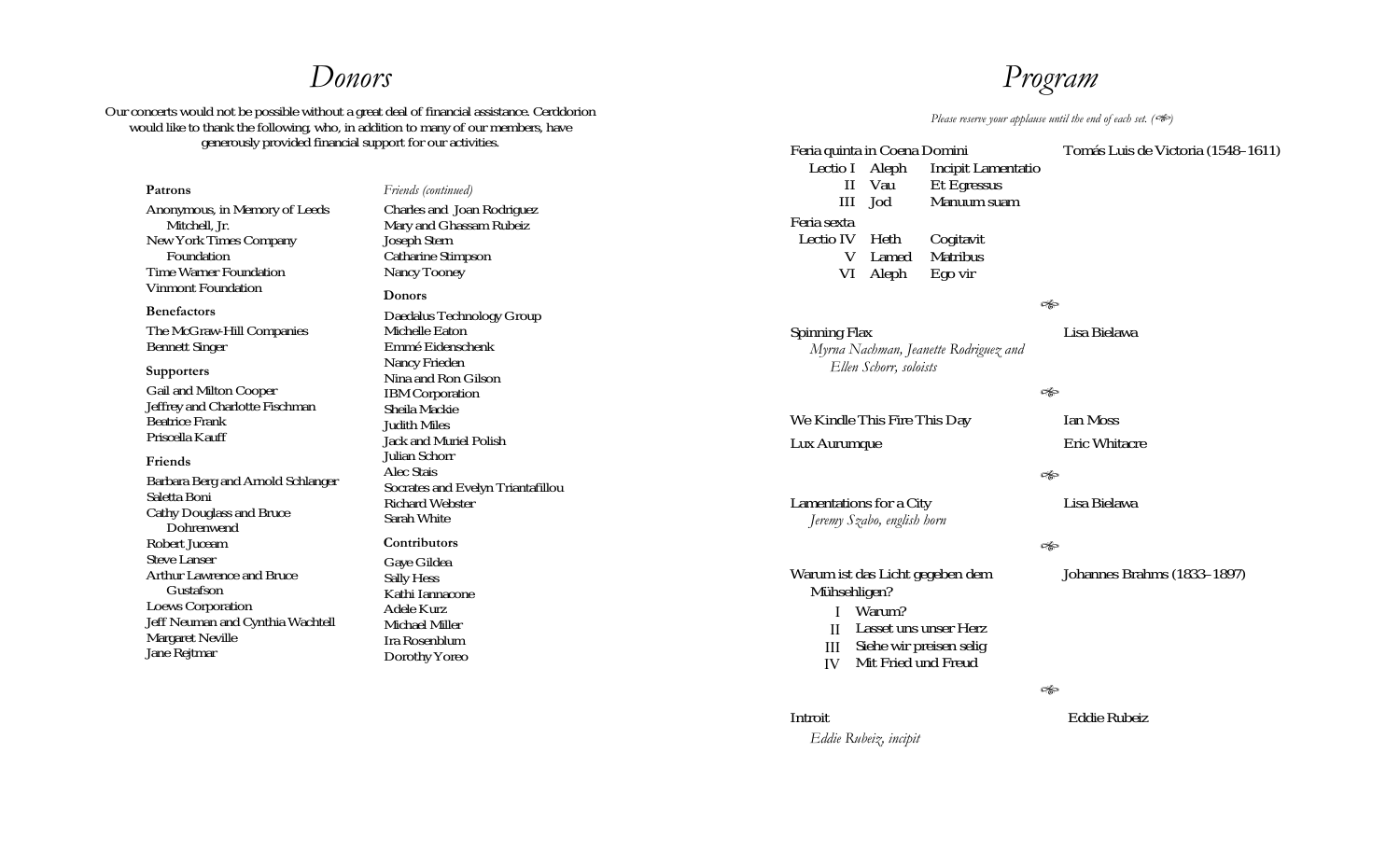# *Program Notes*

WELCOME TO THE opening concert of Cerddorion's tenth anniversary season. We are celebrating our joy in harmonizing our voices, our gratitude for the beautiful fruits of inspired composition, and the human gift of creating and sustaining communities that bring good things into our lives. That you are with us tonight affirms for us the value of all these things. Each of our three programs this season will include favorite repertoire from former years and a piece newly commissioned of a New York composer.

Tonight's program, which opens with Lamentations settings by Victoria, takes its shape from its featured commission, "Lamentations for a City" by Lisa Bielawa. As a testament to her excellence, one of her earlier compositions, "Spinning Flax," appeared at the top of several veteran members' lists of "old favorites," so it seemed a clear choice to program that one as well. All of these compositions set the words of individuals afflicted with the gift of prophecy.

Also among Cerddorion members' most fondly remembered repertoire is the Brahms motet *Warum ist das Licht gegeben dem Mühsehligen?* Neatly enough, one of the verses in this motet comes from Lamentations. And its principle metaphor of *light* provides the second organizing theme for the concert. The life-giving light appears in Ian Moss's "We Kindle This Fire This Day" in the guise of Winter Solstice fires and the newly regenerating annual cycle of sunlight. Eric Whitacre's "Lux aurumque" hails the light brought into the world at the birth of the Prince of Peace.

We close where we began, with Victoria, in Cerddorion member Eddie Rubeiz's recomposition of the Introit to the six-voice *Officium Defunctorum*, which we performed in its original voicing last May. Here, we pray in twelve voices for the hope of the "eternal light" that endures when we pass from this existence.

Tomás Luis de Victoria was Spain's most accomplished Renaissance composer. His music for Holy Week is among his best-loved repertoire and includes the Tenebrae Responses as well as his Lamentations settings (1581). The book of Lamentations is organized into five chapters of 22 verses each, one for each letter in the Hebrew alphabet. The initial letters of the first words in each verse form an alphabetical acrostic. The Renaissance convention in Lamentations settings was to give the original Hebrew letter (spelled out in transliteration) of each chosen verse its own highly contrapuntal setting before proceeding to a more vertical treatment of the Latin verse texts. It has been suggested that the ornate setting of the letters evokes the treatment of the start of a chapter in an illuminated manuscript. Tonight we present the lessons for Maundy Thursday and Good Friday, omitting the set composed for Holy Saturday.

Composer Lisa Bielawa, also an avid reader and a vocalist, often takes inspiration for her work from literary sources and from close collaborations with performers. Her recent piece "Hurry,"

# *Support Cerddorion*

Ticket sales cover only a small portion of our ongoing musical and administrative expenses. If you would like to make a tax-deductible contribution, please send a check (payable to Cerddorion NYC, Inc.) to:

> Cerddorion NYC, Inc. Post Office Box 946, Village Station New York, NY 10014-0946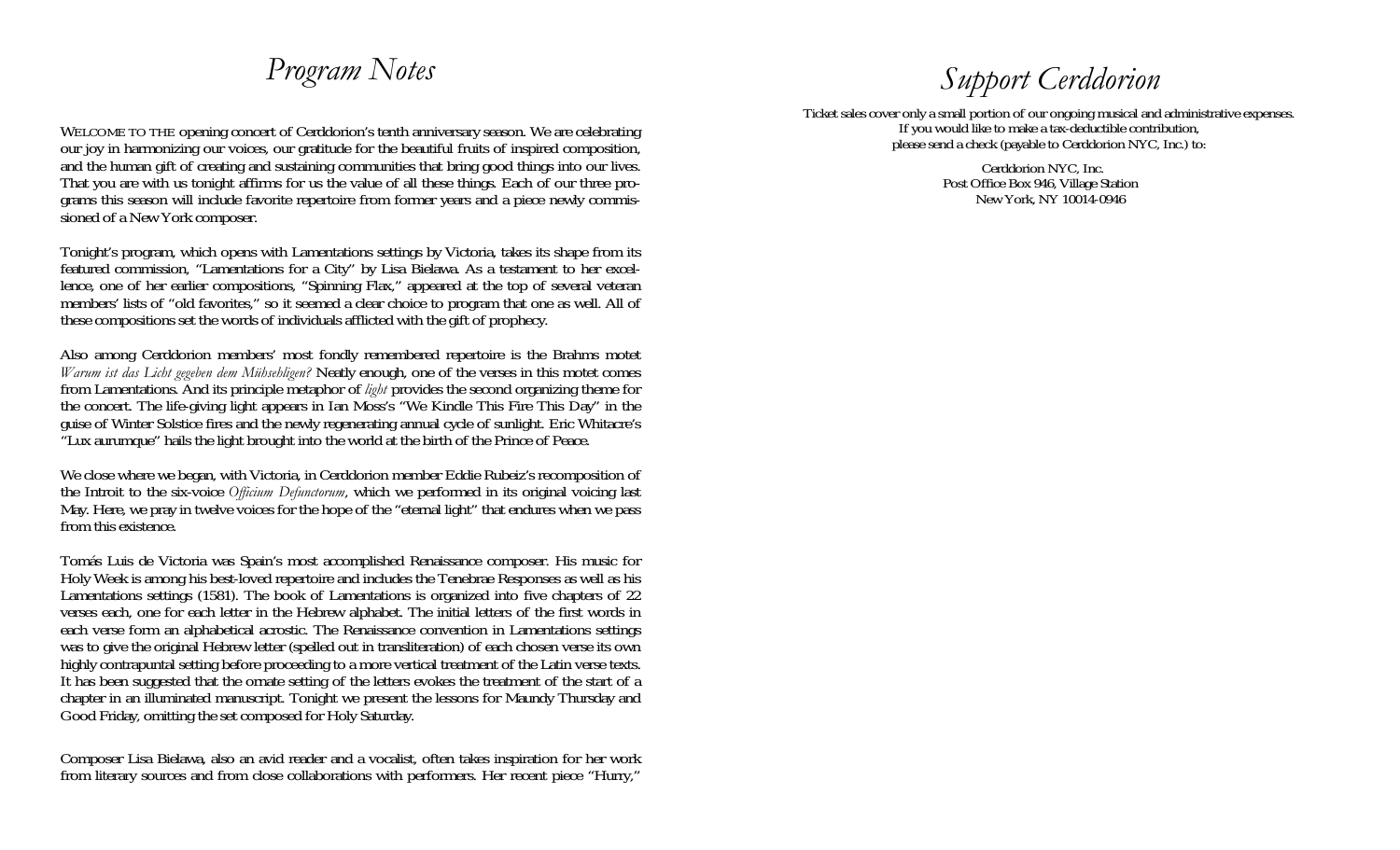# *Kristina Boerger*

KRISTINA BOERGER received her formative musical training from pianist Annie Sherter and holds the D.M.A. in Choral Conducting and Literature from the University of Illinois. Having served on the faculties of Lake Forest College and the Millikin University School of Music, she currently lectures in music history at Barnard College. She has been a guest conductor, adjudicator, and ensemble clinician in several U.S. cities, in Quebec City, and in Mar del Plata, Argentina.

As Founding Director of AMASONG: Champaign-Urbana's Premier Lesbian/ Feminist Chorus, a community ensemble of 60 voices, Dr. Boerger conducted and produced two award-winning compact discs, appeared in several national venues, and toured the Czech Republic. Her work with this group is the subject of the documentary film *The AMASONG Chorus: Singing Out*, which has been touring festivals in the U.S., Canada, Europe, and Australia, and which was broadcast nationally on PBS this past June as the last installment of the season's Independent Lens series.

As a singer in a variety of styles, Dr. Boerger has appeared on stage with the Vox Vocal Ensemble, The King's Noyse, and Urban Bush Women, and on recording projects by Bobby McFerrin, Pan Morigan, and Early Music New York. She was recently featured as a soloist in a concert of premieres at Merkin Hall and heard in the recorded incidental music for Bartlett Sherr's production of *Pericles* at BAM. She is a regular member of the acclaimed early music ensemble Pomerium and of The Western Wind, a sextet renowned for its performing, recording, and educational activities.

This is Dr. Boerger's fifth season as Artistic Director of Cerddorion.

for soprano and five virtuoso instrumentalists with a text by Pasternak, was commissioned by Carnegie Hall and premiered in Weill Recital Hall last month. Bielawa's large-scale work for piano and chamber orchestra, "The Right Weather," an American Composers Orchestra Whitaker Commission, was premiered by the ACO and pianist Andrew Armstrong in Zankel Hall this February. This work was prompted by an excerpt from Pushkin's Eugene Onegin; other recent works have been responses to Kafka's diaries, H.G. Wells, Gertrude Stein, Greek tragedy, and the documentary histories of teenage girl visionaries throughout Western history. A recipient of the 2001 Copland Award, Bielawa is a founder and co-artistic director of the MATA Festival, which was New York Times reviewer Allan Kozinn's #1 Classical Pick of the Year this January. Her work has been performed by the Miami String Quartet at the Chamber Music Society of Lincoln Center and by violinist/vocalist Carla Kihlstedt, and she has appeared as vocalist in her own work at American Music Week in Bulgaria; the Pacific Music Festival in Sapporo, Japan; the INFANT Festival in Novi Sad, Yugoslavia; the Bang on a Can Festival; and in the Hildegurls Electric Ordo Virtutum at the Lincoln Center Festival. She teaches very young composers through the Making Score program of the New York Youth Symphony, and as a vocalist she has premiered countless works by her composer colleagues.

About "Spinning Flax," Bielawa says:

The collaged texts are "spun" together from a broad historical range of source materials—court records, church and town records, neurological case histories, Medieval and Renaissance histories—which provide recorded utterances of young girls aged twelve to twenty in some state of visionary transcendence. The title is taken from a fifth-century quote by Melania the Younger of England: "From early dawn to the ninth hour, I sit from hour to hour while spinning flax. I wait patiently the other hours for my end with good hope." In writing this work, I have found that the prevailing, guiding image for me has been a young woman sitting and spinning flax for 1500 years, waiting for a time when visionary, creative expression for women can take decisive form, meanwhile engaging in a transcendent and often dangerous life of the mind. I was also fascinated with the idea that when many individual voices sing as one instrument, they provide a sort of pluralized protagonist, often using the first person singular voice. These texts are the utterances of many individual young women, but in this piece they are considered as so many plural identities of one protagonist. The texture of this piece is contrapuntal and plays with contrasting levels of density, reflecting both the individuality of the young woman's voice in history and the plurality of her suffering. It is an expectant mood which closed the piece—she has expressed her passions, her dreams, her fears, her needs, and now she is resolved to be patient while time spins ahead and discovers her again and again, and finds her inexplicable every time.

Ian Moss, currently a New Yorker, began his musical studies at the age of 12 by transcribing classics from the Wee Sing songbook for his computer's monophonic PC speaker. His first major composition was a "rock symphony" written as an independent study project during his senior year in high school. While earning a degree in music at Yale University, he served as undergraduate assistant conductor of the Yale Glee Club, and for two years as president of the Yale College Composers' Group, an organization he founded in the fall of 2000. His music has been performed or read by various ensembles, including Capital M, Due East, the Choral Arts Society of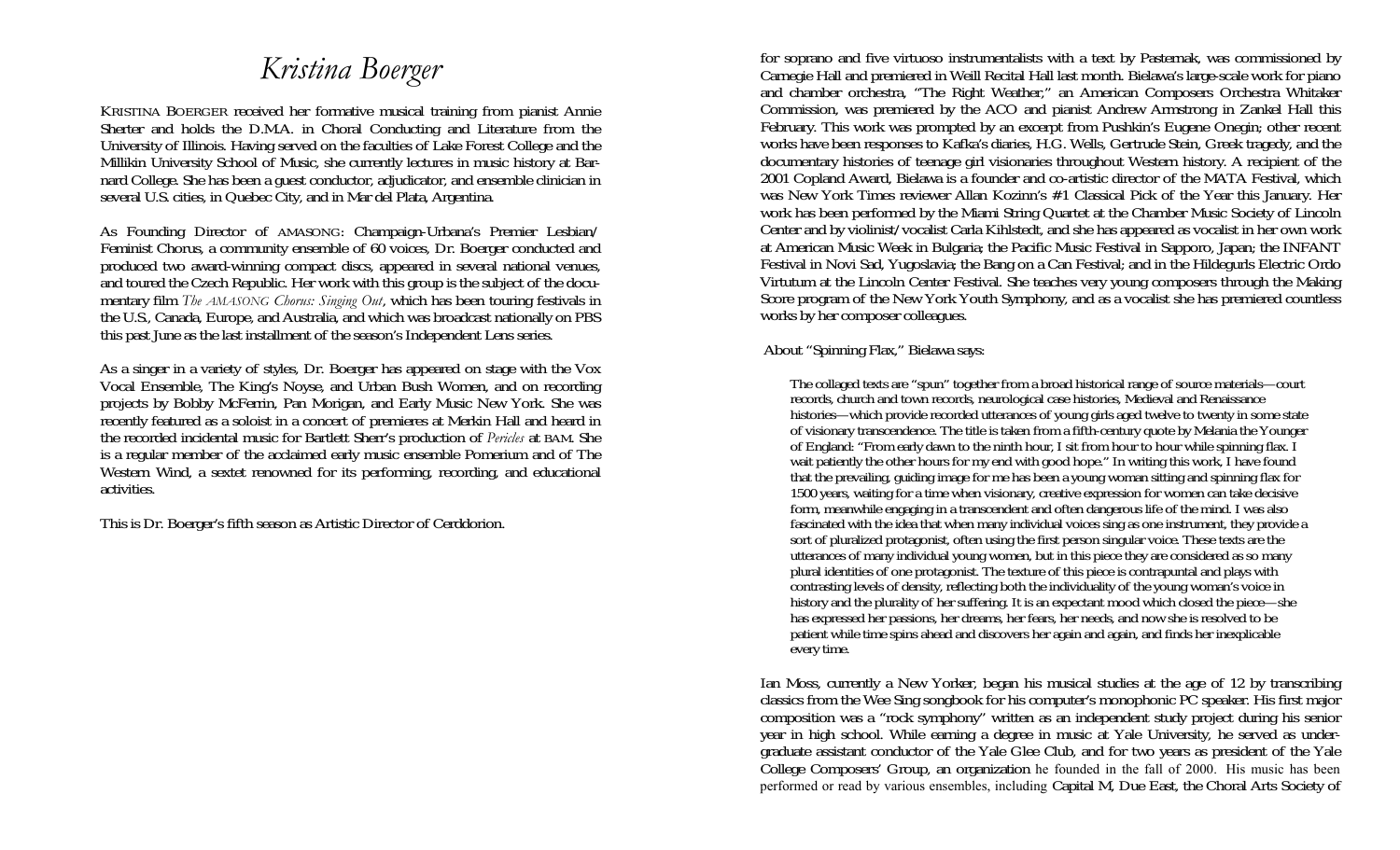Philadelphia, the Yale Symphony Orchestra, and the Way Blue Bucket. By day, Ian is Development & Marketing Associate for the American Music Center.

### The composer writes:

When I was growing up, my mother used to lead Solstice celebrations for both the summer and the winter at friends' houses. These were elaborate all-day events, and the attendance could sometimes top 60 or 70 people at their peak. As a choral composer, one cannot help but feel an obvious pull to set sacred music, since so much of the great tradition of choral singing comes from a sincere expression of spiritual beliefs. Yet I felt a certain reluctance to add yet another "Ave Maria" or "Magnificat" to the canon, because those texts originate from a religious tradition that is not my own. Finally, I hit upon the idea of setting the Summer Solstice prayers that my mother would recite every year at our friends' houses. The "fire" referred to in this particular prayer is made possible by the collection of nine sacred woods, which my Mom passes around to the gathered participants while explaining the significance of each one. Each of those present then gets to add the sticks or branches given to them (and their energies, if one so believes) into the fire.

Lisa Bielawa's "Lamentations for a City," commissioned especially for this concert, takes its place as a significant contribution to a choral genre with a rich tradition. About the piece, the composer writes:

The poet of the Lamentations of Jeremiah was witness to the fall of Jerusalem in 587 BCE. His descriptions of the details of suffering are painfully vivid, and his passionate eulogy to the wounded city takes its literary place alongside Euripides's heartbreaking verses to the fallen Troy or W. G. Sebald's searching inquiries into the rubble of Dresden. When I wrote these Lamentations I was on retreat in Umbria, a valley of walled cities with ghosts at every gate. The nowserene and quaint countryside has a deep history of brutality. When we see Renaissance paintings of cities, they appear abstracted to us, little units cradled, perhaps, in a saint's hand. But in Umbria these pictures seemed not so far from the truth. There I saw cities as they had been for millennia, until relatively recently: jewels on hilltops, elegantly poised for self-defense but mercilessly vulnerable when penetrated. Troy, Jerusalem, Perugia, Dresden, Hiroshima, New York, Baghdad, Beslan, Jerusalem again. Sometimes great poets witness the raping of great cities. But in September 2004 I turned instead to the hemorrhaging web media for crisis reports from cities all over the world. This language appears as background texture in "Lamentations for a City" to give testimony to the vitality of the human tradition of bringing cities to their knees through cruelty, treason, humiliation and destruction.

Johannes Brahms's substantial contribution to the choral repertoire includes musings on death in both secular and sacred works. In the first section of his Opus 74 motet *Warum?*, we meet the despairing Brahms, whom we know from the *Alto Rhapsody* and *Schicksalslied*, the Brahms who yearns for redemption from a life spent in feelings of futility and isolation. The misery expressed in the first verse, which comes from the book of Job, is depicted in the heavy chromaticism of the fugue subject and countersubject. In this astonishing homage to the contrapuntal craft of the master Bach, the material in the first voice is answered at three different pitch levels without any intervallic alteration. The legacy of the Bach cantata is also seen here, as Brahms culls a variety

### *Cerddorion*

CERDDORION IS A MIXED chamber choir dedicated to outstanding performances of the best choral music. Now in its tenth season, it has become one of the most admired ensembles in the thriving New York choral music scene. As befits its name (*cerddorion* is Welsh for "musicians"), the ensemble aspires to musicianship in its fullest sense, using the human voice to explore and fulfill the expressive potential of the art. Audiences have come to know Cerddorion for its interpretive depth as well as its technical excellence, in repertoire that spans the chamber choral literature, from Medieval polyphony to new compositions. Past programs have focused on Josquin; Monteverdi; early American hymns and spirituals; double-choir works by Bach and Schütz; Brahms, Schubert, and Rheinberger; Delius, Elgar, and other post-Romantics; Hindemith and his contemporaries; and living composers including Robert Dennis, Tom Shake, and Giles Swayne.

Since its founding in 1995 by Susanne Peck, Cerddorion has attracted significant recognition and numerous invitations to collaborate with other prestigious artists. In 1998 and 1999, the group served as the resident teaching ensemble for the Dennis Keene Choral Festival in Kent, Connecticut. Cerddorion performed Bach's *Cantata 140* and Purcell's *Dido and Aeneas* with the acclaimed early music ensemble Concert Royal. In 2001, Cerddorion lent its "ethereal sounds" (*Dance Insider*, 10/10/01) to *The War Council*, part of a site-inspired work produced by Dancing in the Streets in Brooklyn, in collaboration with the Christopher Caines Dance Company, the first of several projects with the choreographer.

### 2004–2005 BOARD OF DIRECTORS

Chair Peter CobbPresident Cathy Markoff Vice President Wendy Reitmeier Secretary Chris Ryan **Treasurer**  Peter CobbMembership Directors Dale Rejtmar Christopher Caines Panny King Eddie Rubeiz Kristina Vaskys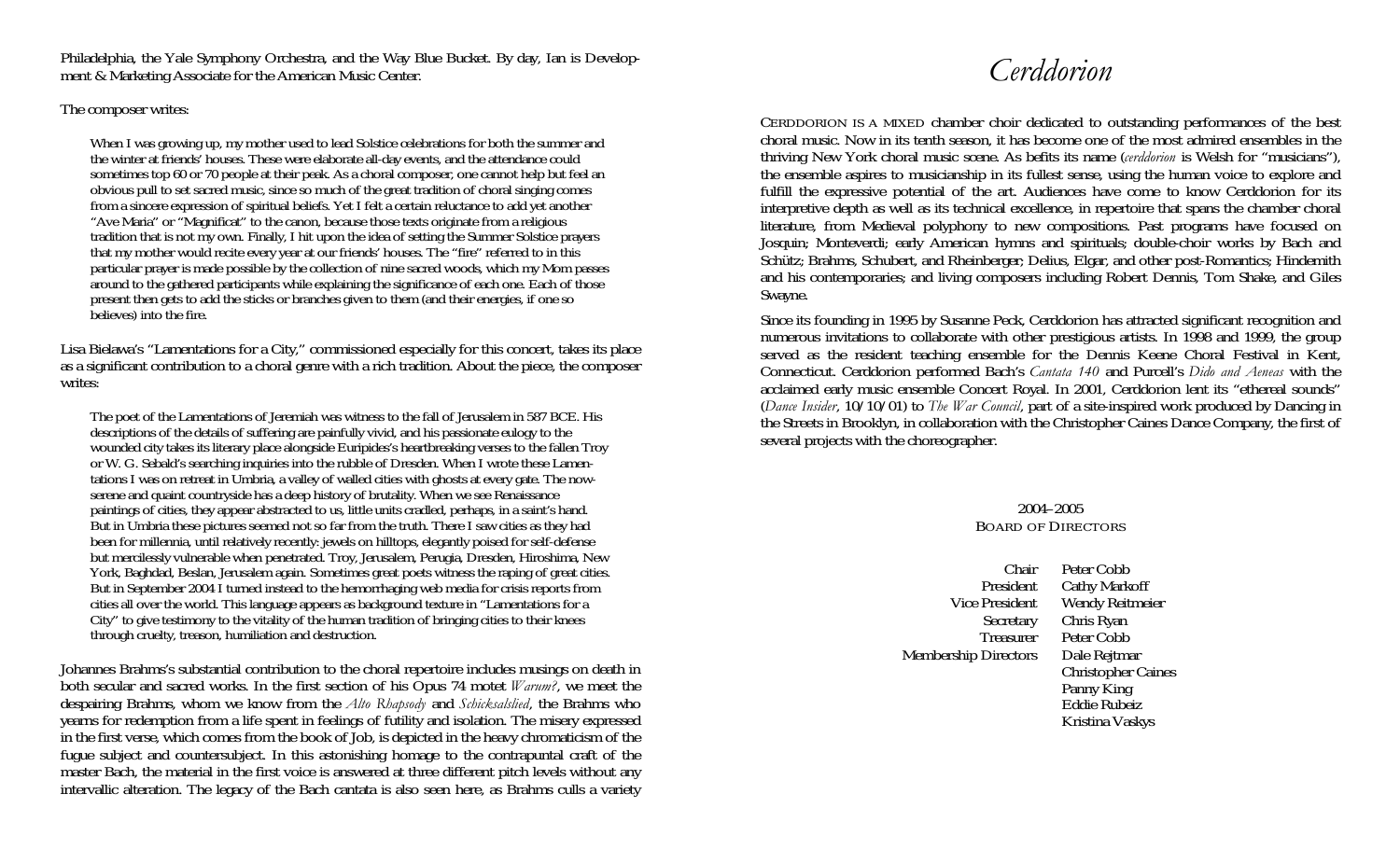#### WARUM IST DAS LICHT GEGEBEN DEM MÜHSELIGEN?

I. Warum ist das Licht gegeben dem Mühseligen und das Leben den betrübten Herzen? Die des Todes warten und kommt nicht, und grüben ihn wohl aus dem Verborgenen; die sich fast freuen und sind fröhlich daß sie das Grab bekommen? Und dem Manne des Weg verborgen ist, und Gott vor ihm denselben bedecket?

II. Lasset uns unser Herz samt den Händen aufheben zu Gott im Himmel.

III. Siehe, wir preisen selig die erduldet haben. Die Geduld Hiob habt ihr gehöret, und das Ende des Herrn habt ihr gesehen; denn der Herr ist barmherzig und ein Erbarmer.

IV. Mit Fried und Freud ich fahr dahin, in Gottes Willen. Getröst ist mir mein Herz und Sinn, sanft und stille. Wie Gott mir verheißen hat, der Tod ist mir Schlaf worden. *—Martin Luther* 

Requiem aeternam dona eis Domine et lux perpetua luceat eis.

I. Wherefore is light given to him that is in misery, and life unto the bitter in soul? Which long for death but it cometh not, and dig for it more than for hid treasures. Which rejoice exceedingly and are glad when they can find the grave? And to the man whose way is hid and whom God hath hedged in? *—Job 3:20–23* 

Let us lift up our hearts with our hands unto God in the heavens. *—Lamentations 3:41* 

III. Behold, we count them happy which endure. Ye have heard of the patience of Job and have seen the end of the Lord; that the Lord is compassionate and a giver of mercy. *—James 5:11* 

IV. In peace and joy I make my way as God wills. My heart and mind are consoled, calm and quiet. As God has promised me, death has become for me but a sleep. *—Martin Luther* 

#### INTROIT

Eternal rest grant them, Lord, and let perpetual light shine upon them.

of texts—Scripture passages combined with devotional glosses on Scripture—to preach a sermon of sorts. The message here is that by praising God and waiting patiently, even the miserable man will attain the reward of the sleep of death. After the rich canonical and free counterpoint of the inner sections, the final point of the "sermon" is rendered as a simple chorale harmonization such as Bach used to close many of his cantatas.

To close our concert, we sing the words to the Introit of the Requiem Mass as composed by Victoria and recomposed by Cerddorion tenor Eddie Rubeiz. Rubeiz created this piece last spring while practicing at home for Cerddorion's performance of sections of Victoria's six-voice *Officium Defunctorum*. After singing all six original parts into his computer, he wondered why he should stop there and decided to layer on an additional six lines, each one transposed up a fifth from an original line. The result is a jazzy texture of seventh and ninth chords with an architecture every bit as elegant as its original model.

We thank you for being with us tonight to share in this extraordinary music and to begin the celebration of this milestone year.

Copyright 2004 by Kristina Boerger—Artistic Director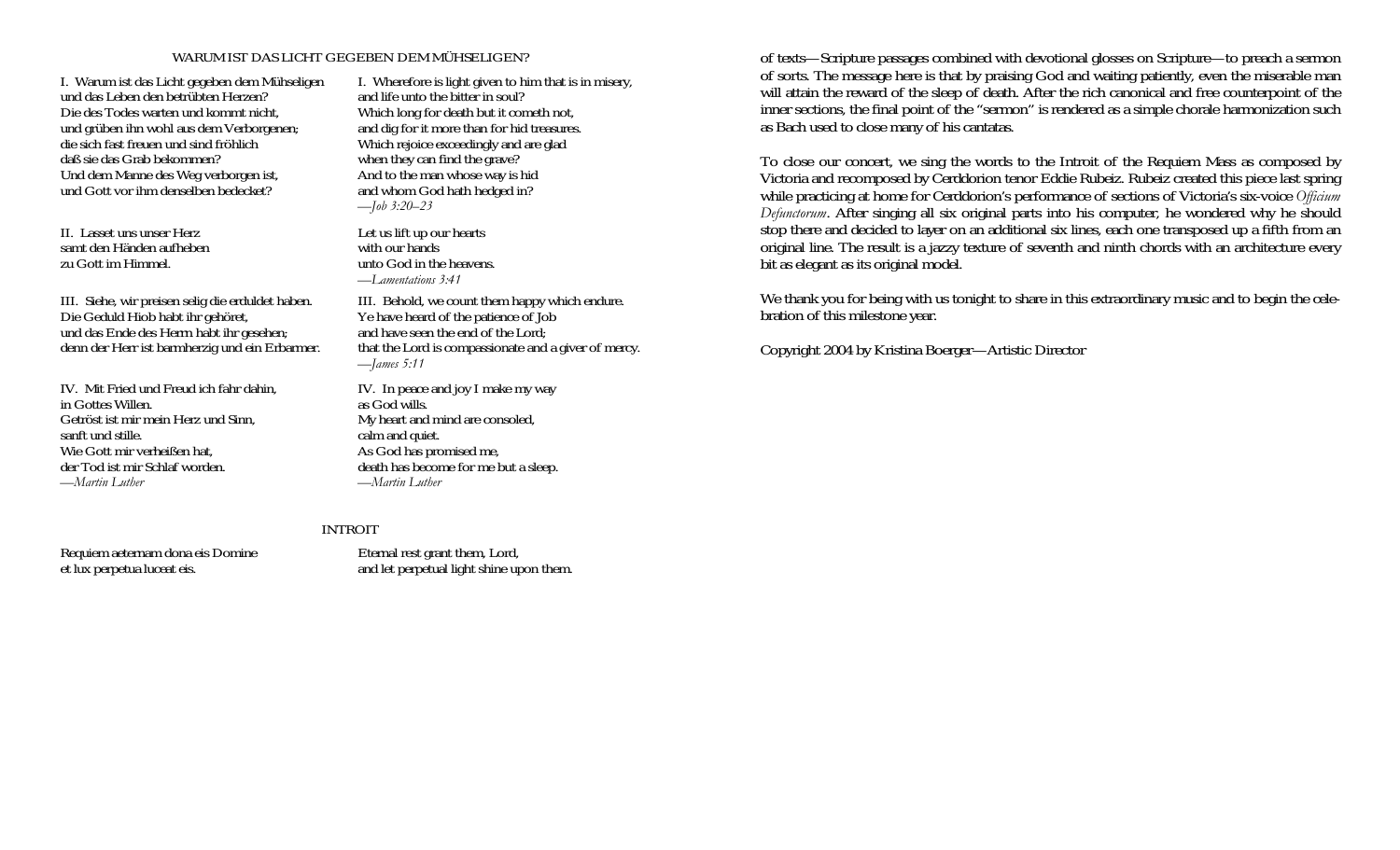### *Texts and Translations*

#### FERIA QUINTA

Incipit Lamentatio Jeremiae Prophetae.

#### ALEPH.

 Quomodo sedet sola civitas plena populo: facta est quasi vidua domina gentium: princeps provinciarum facta est sub tributo.

#### BETH. Plorans ploravit in nocte, et lacrimae ejus in maxillis ejus.

*Jerusalem, Jerusalem, convertere ad Dominum Deum tuum.*

#### VAU.

Et egressus est a filia Sion omnis decor ejus: facti sunt principes ejus velut arietes non invenientes pascua: et abierunt absque fortitudine ante faciem subsequentis.

*Jerusalem…* 

#### JOD.

Manum suam misit hostis ad omnia desiderabilia ejus: quia vidit gentes ingressas sanctuarium suum, de quibus praeceperas ne intrarent in ecclesiam tuam.

#### CAPH.

Omnis populus ejus gemens, et quaerens panem: dederunt pretiosa quaeque pro cibo ad refocilandam animam. Vide, Domine, et considera, quoniam facta sum vilis.

*Jerusalem...* 

Here begin the lamentations of Jeremiah the prophet.

ALEPH. How lonely sits the city that was full of people! How like a widow has she become, she that was great among the nations! She that was a princess among the cities has become a vassal.

BETH. She weeps bitterly in the night, and her tears are on her cheeks.

*Jerusalem, Jerusalem, return to the Lord your God.*

#### VAU.

From the daughter of Zion, all her beauty has departed. Her princes have become like harts that find no pasture and they are gone without strength before the pursuer.

#### *Jerusalem…*

JOD. The enemy has stretched out his hands over all her precious things; yea, she has seen the nations invade her sanctuary, those whom thou didst forbid to enter thy congregation.

#### CAPH.

All her people groan as they search for bread; they trade their treasures for food to revive their strength. "Look, O Lord, and behold, for I am despised."

*Jerusalem...* 

#### ALEPH (4:1)

How the gold has grown dim, How the pure gold is changed! The holy stones lie scattered At the head of every street.

YOD (2:10) The elders of the daughter of Zion Sit on the ground in silence; They have cast dust on their heads And put on sackcloth; The maidens of Jerusalem Have bowed their heads to the ground.

KAPH (2:11) My eyes are spent with weeping; My soul is in tumult; My heart is poured out in grief

"these comments are a basis for mutiny" "security forces will conduct multiple arrests" "sending a huge column of smoke up into the air" "a soldier must fulfill orders"

"security forces" "sending smoke" "sirens went off" "soldiers were escaping"

"because of the destruction of the daughter of my people" "the soldiers felt their lives were at risk" "no crime goes unpunished" "I don't know why this happened to us" "you traitor, stop pretending and wait"

"the destruction of the daughter of my people" "leave them out of this ugly game" "sending a huge column of smoke into the air" "the retaliation will be justified" "hundreds of armed fighters are ready"

"because of the destruction" "for sure there will be retaliation" "a soldier must fulfill orders" "explosives were found in the car"

"the destruction of the daughter of my people" "refusing for years to cooperate" "witnesses refusing for fear of their lives" "they are ready for future attacks" "I don't want to describe what I saw"

"I don't know why this happened." "I don't want to describe what I saw"

MEM (2:13) What can I say to you, to what compare you, O daughter of Jerusalem? What can I liken to you, that I may comfort you, O virgin daughter of Zion? For vast as the sea is your ruin; Who can restore you?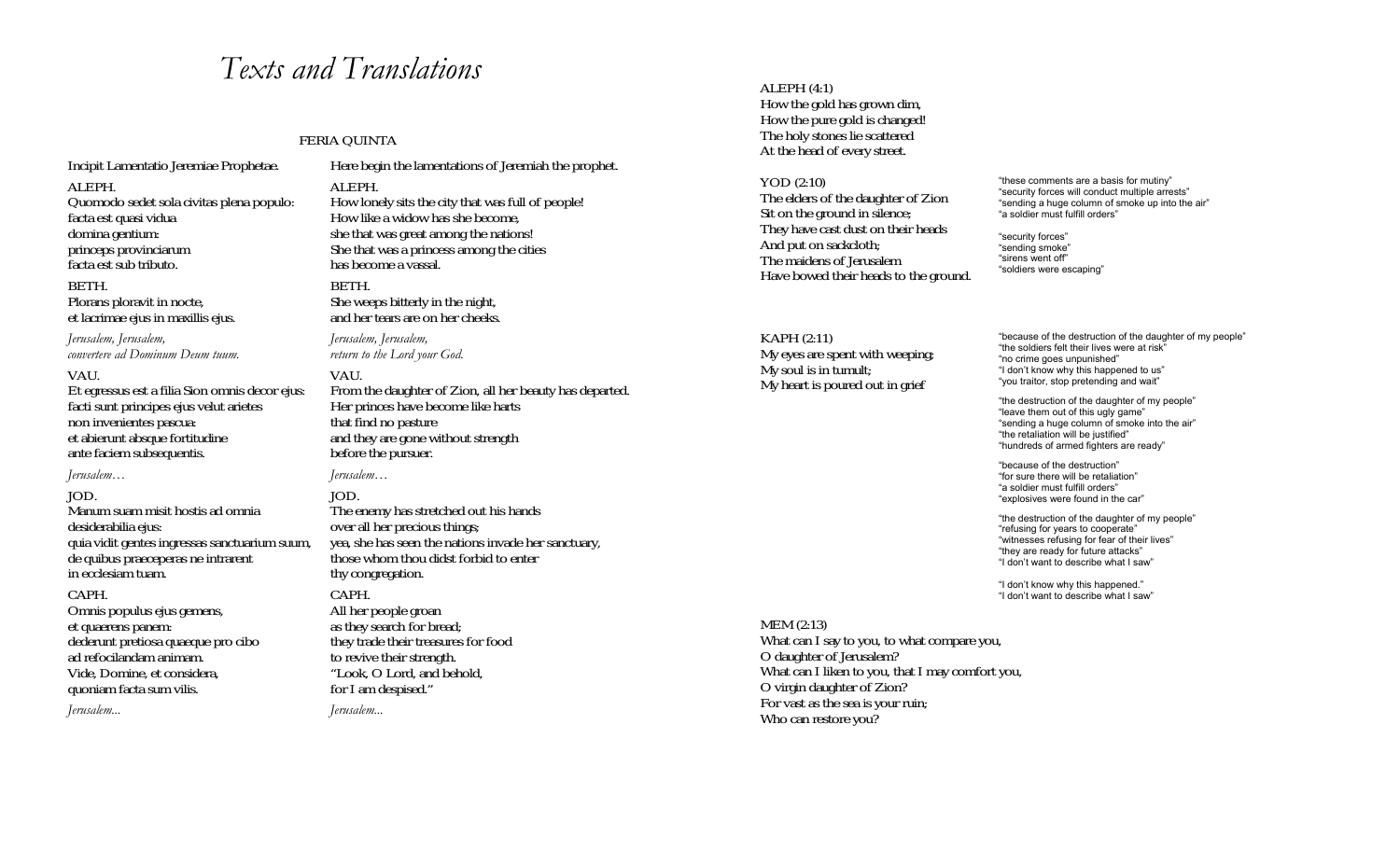#### LAMENTATIONS FOR A CITY

ALEPH (1:1) A reading from the Lamentations of Jeremiah the prophet:

ALEPH How lonely sits the city That was full of people!

BETH (1:2)

Tears on her cheeks; Among all her lovers She has none to comfort her;

with her.

How like a widow has she become, She that was great among the nations! She that was a princess among the cities Has become a vassal.

She weeps bitterly in the night,

They have become her enemies.

"no information about his condition is available" "he said such meetings are commonplace" "then they sent a tape that was supposed to contain their demands" "even in cases where the cause was known, records sometimes don't specify" "they offer moral support but no military training"

"he also urged national restraint" "he urged them to show love and respect for foreigners" "as the initial investigation showed" "both buses departed from the central bus station in the city" "the central bus station in the city" "they were also aboard the plane"

> "they observed a minute's silence" "refusing to cooperate for fear of their lives" "refusing for years to cooperate" "have been there for months without being charged"

"they can be held indefinitely" "they were aware of abuses" "they take all necessary measures" "they observed a minute's silence"

"records sometimes don't specify" "higher authorities were aware of abuses"

DALETH (1:4) The roads to Zion mourn, For none come to the appointed feasts; All her gates are desolate, Her priests groan; Her maidens have been dragged away, And she herself suffers bitterly in the night.

All her friends have dealt treacherously

"fighting broke out around 5" "for sure there will be retaliation" "found in the car" "further to the South"

"He said suw 1c& #peir ace"